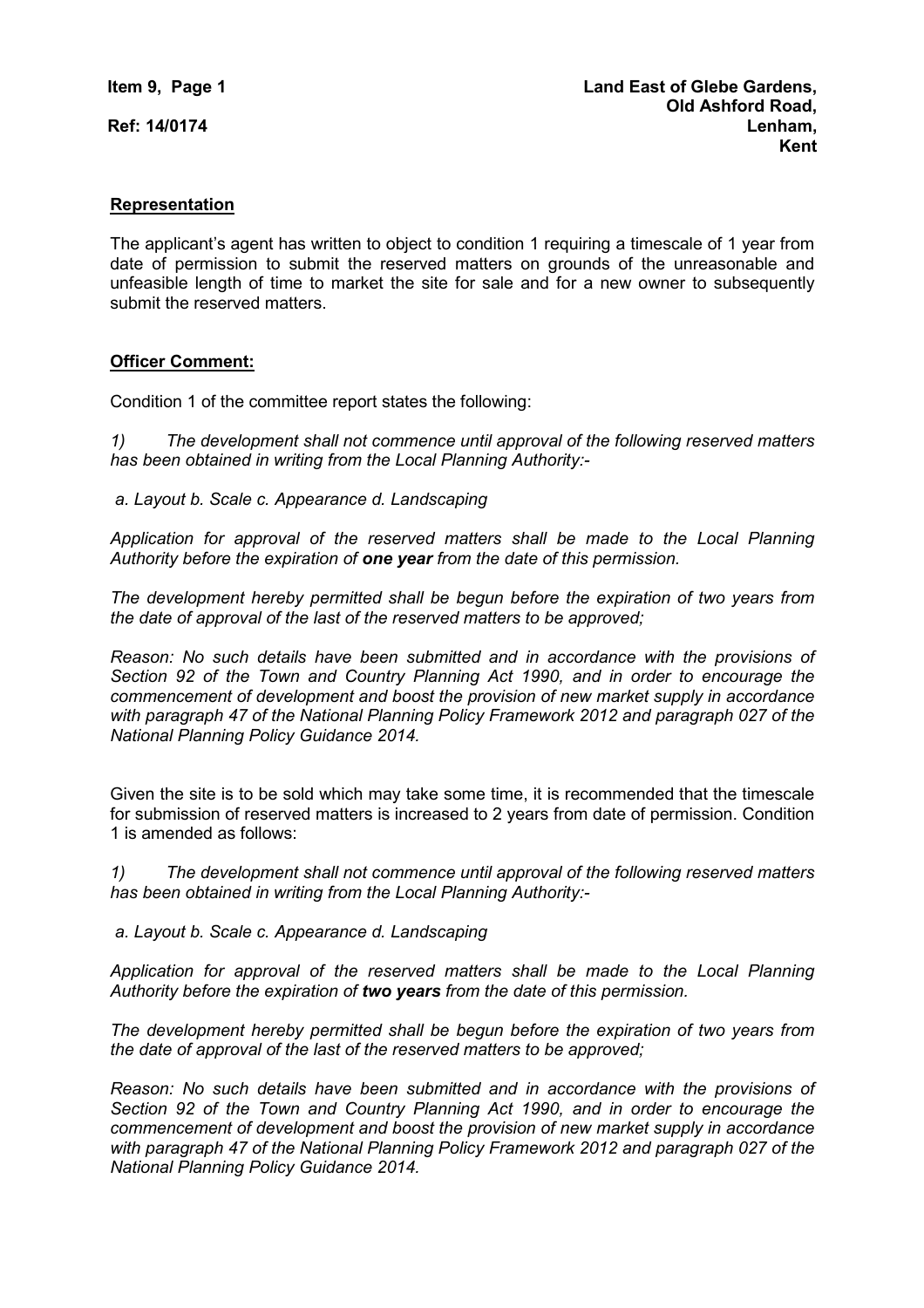# **Representation**

An email from a local resident was received 02/06/2016 and is summarised as follows:

- Under the Water Framework Directive (WDF) the LPA have the legal responsibility to improve and restore water bodies to reach their ecological potential or status. By ignoring the source of the Upper Stour and the pond, allowing building on the associated wetland, you fail in this responsibility.
- This site is subject to groundwater flooding from the bedrock of the North Downs. Whilst the area is not designated as a flood risk area, this should not prevent assessment of groundwater flooding which will become more an issue with climate change.

### **Officer Response**

The site is not within an area at high risk of flooding nor located within a designated flood risk area. The appellants have provided details of proposed mitigation measures including a flood attenuation pond within the south east corner of the site.

Paragraph 7.61 of the report states that the KCC flood risk/SUDS officer has been consulted and considers that the submitted revised drainage strategy is acceptable in principle which shows the drainage pond to the south east corner of the site and can be adjusted as required by the detailed design and by conditions.

Paragraph 7.63 states that as the application is for outline permission, the groundwater issues would be considered during the detailed design of the development to ensure resilience to this source of flood risk and route any exceedance flows to avoid flooding to property. As such a condition is recommended requiring the submission of a detailed sustainable surface water drainage scheme prior to commencement of development.

Conditions 12, 13 and 14 of the report address the issue as follows:

*12) Development shall not begin until a detailed sustainable surface water drainage scheme for the site has been submitted to (and approved in writing by) the local planning authority. The detailed drainage scheme shall be based on the strategy (by RCD Consultants Ltd. Dec 2015) and shall demonstrate that the surface water generated by this development (for all rainfall durations and intensities up to and including the climate change adjusted critical 100yr storm) can be accommodated and disposed with no increase to flood risk on or off-site. The detailed design shall also consider the effects of elevated groundwater levels upon the site and incorporate sufficient mitigate measures.* 

*Reason: To reduce the impact of flooding on the proposed development and prevent any impact from the development on surface water storage and flood, and future occupiers.* 

*13) No building hereby permitted shall be occupied until details of the implementation, maintenance and management of the sustainable drainage scheme have been submitted to and approved in writing by the local planning authority. The scheme shall be implemented and thereafter managed and maintained in accordance with the approved details. Those details shall include:* 

#### *i) a timetable for its implementation, and*

*ii) a management and maintenance plan for the lifetime of the development which shall include the arrangements for adoption by any public body or statutory undertaker, or any other arrangements to secure the operation of the sustainable drainage system throughout its lifetime.* 

*Reason: To reduce the impact of flooding on the proposed development and prevent any impact from the development on surface water storage and flood, and future occupiers.*